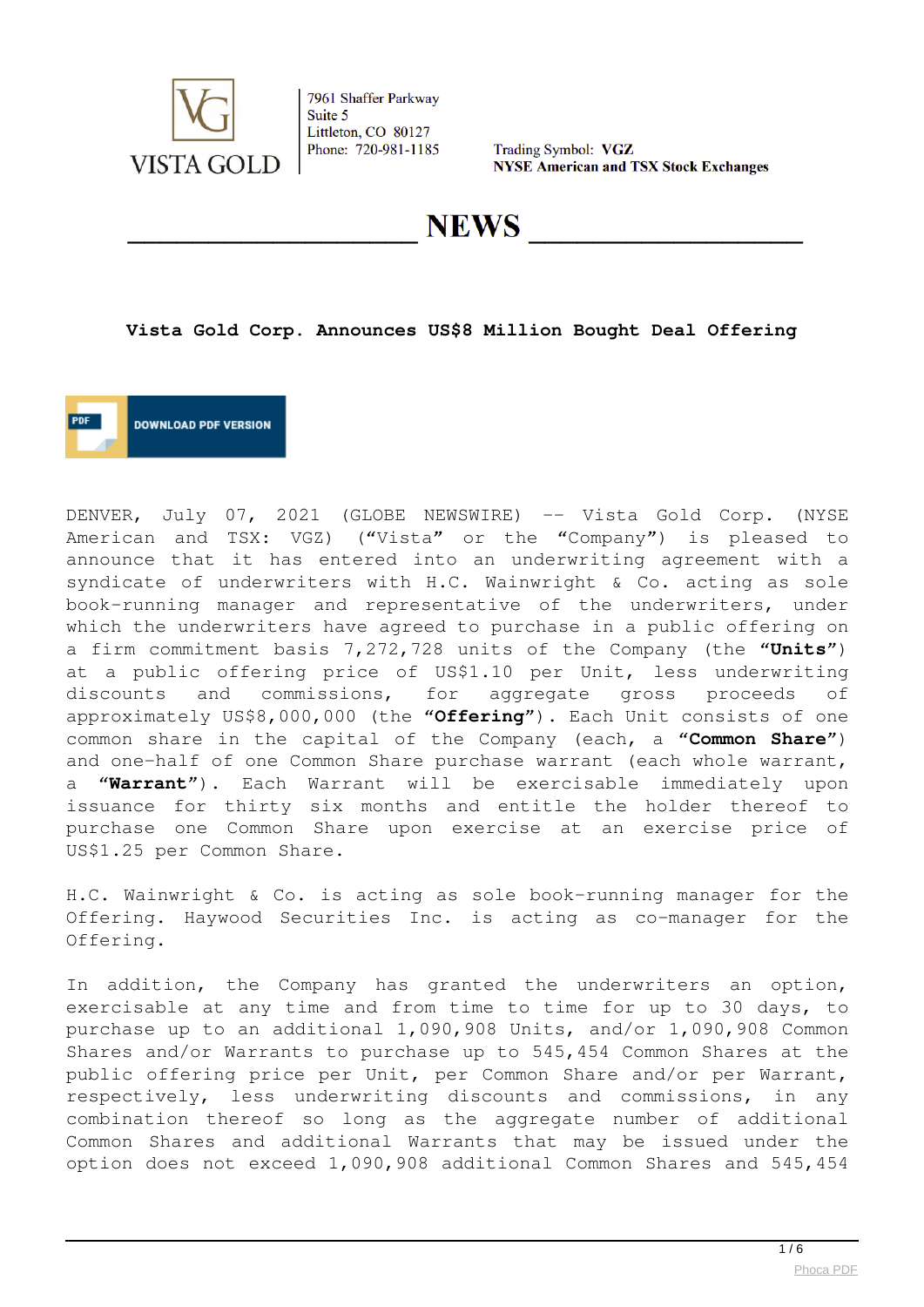

Trading Symbol: VGZ **NYSE American and TSX Stock Exchanges** 

**NEWS** 

# **Vista Gold Corp. Announces US\$8 Million Bought Deal Offering**

additional Warrants.

The Offering is expected to close on or about July 12, 2021, subject to the satisfaction of customary closing conditions, including TSX and NYSE American approvals. For the purposes of the TSX approval, the Company intends to rely on the exemption set forth in Section 602.1 of the TSX Company Manual, which provides that the TSX will not apply its standards to certain transactions involving eligible interlisted issuers on a recognized exchange, such as NYSE American.

The Company intends to allocate the net proceeds from the Offering to advance programs at Mt Todd by further refining technical aspects of the project, enhancing economic returns, and supporting the Company's objective of securing a development partner. These programs may include additional drilling and technical reports supported by engineering/design work and other technical studies. Remaining proceeds will be used for working capital requirements and/or for other general corporate purposes, which include ongoing regulatory, legal and accounting expenses, management and administrative expenses, and other corporate initiatives.

A shelf registration statement on Form S-3 (File No. 333-239139) relating to the securities described above was filed with the U.S. Securities and Exchange Commission (the "SEC") on June 12, 2020, and became effective on June 24, 2020 and an additional registration statement on Form S-3 filed pursuant to Rule 462(b) (File No. 333-257746), which became automatically effective on July 7, 2021. The offering will be made only by means of a prospectus supplement and accompanying prospectus that form a part of the effective shelf registration statement. A preliminary prospectus supplement and accompanying prospectus relating to the Offering have been filed with the SEC and will be available on the SEC's website, located at [www.sec.gov.](https://www.globenewswire.com/Tracker?data=kf8lWvfuknSA5IjV3ABSCZ_vERt-QA5OQKEbwYGoP0PSDY7crcmB5cfwZJ4FUkazmmQRHcDz6Tgjf3b4lp3D9Q==) Electronic copies of the preliminary prospectus supplement and accompanying prospectus, and the final prospectus supplement and accompanying prospectus relating to the Offering, when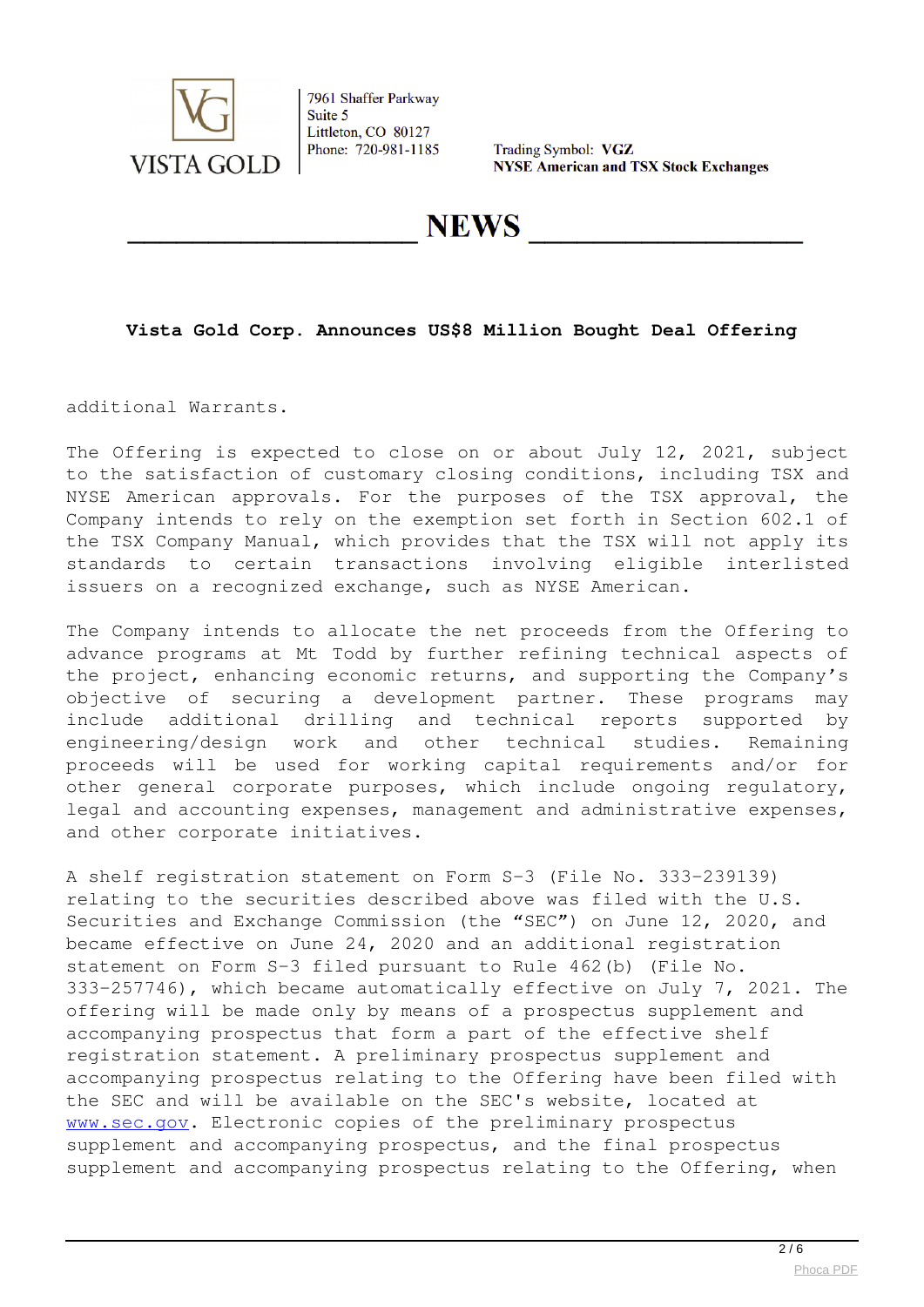

Trading Symbol: VGZ **NYSE American and TSX Stock Exchanges** 

**NEWS** 

## **Vista Gold Corp. Announces US\$8 Million Bought Deal Offering**

filed, may also be obtained from H.C. Wainwright & Co., LLC, 430 Park Avenue, New York, NY 10022, by email at placements@hcwco.com or by phone at (212) 856-5711.

The Company will file a prospectus supplement with the securities regulatory authorities in each province of Canada (other than Quebec) to supplement the Company's Canadian short form base shelf prospectus dated October 5, 2020. Before you invest, you should read the offering documents and other documents that the Company has filed with the Canadian securities regulatory authorities for more complete information about the Company and the Offering. A copy of the underwriting agreement will be available for free by visiting the Company's profiles on SEDAR at www.sedar.com.

Alternatively, a copy of the offering documents can be obtained by contacting the Company, attention: Pamela Solly, Vice President of Investor Relations, at (720) 981-1185, 7961 Shaffer Parkway, Suite 5, Littleton, Colorado 80127.

This press release shall not constitute an offer to sell or the solicitation of an offer to buy these securities, nor shall there be any sale of these securities in any state or jurisdiction in which such offer, solicitation or sale would be unlawful prior to registration or qualification under the securities laws of any such state or jurisdiction.

### **About Vista Gold Corp.**

Vista is a gold project developer. The Company's flagship asset is the Mt Todd gold project located in the Tier 1, mining friendly jurisdiction of Northern Territory, Australia. Situated approximately 250 km southeast of Darwin, Mt Todd is the largest undeveloped gold project in Australia and, if developed as presently designed, would potentially be Australia's fourth largest gold producer on an annual basis, with lowest tertile in-country and global all-in sustaining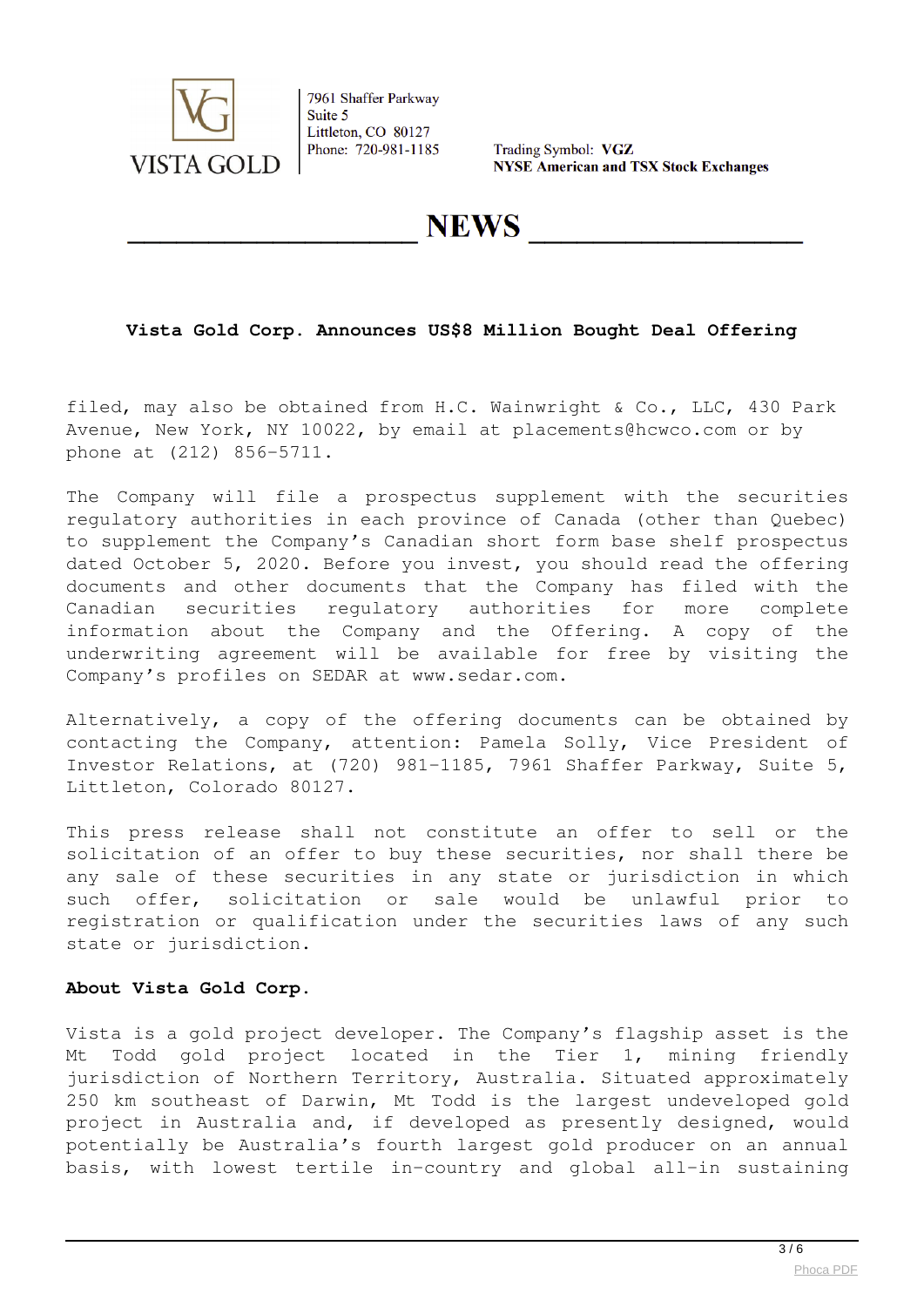

Trading Symbol: VGZ **NYSE American and TSX Stock Exchanges** 

**NEWS** 

## **Vista Gold Corp. Announces US\$8 Million Bought Deal Offering**

costs. All major operating and environmental permits have now been approved.

For further information, please contact Pamela Solly, Vice President of Investor Relations, at (720) 981-1185.

#### **Forward Looking Statements**

This press release contains forward-looking statements within the meaning of the U.S. Securities Act of 1933, as amended, and U.S. Securities Exchange Act of 1934, as amended, and forward-looking information within the meaning of Canadian securities laws. All statements, other than statements of historical facts, included in this press release that address activities, events or developments that we expect or anticipate will or may occur in the future, including such things as statements with respect to the expected closing date of the Offering, the use of proceeds from the Offering and our intent to file the Offering Documents; our belief that Mt Todd is the largest undeveloped gold project in Australia; our expectation that Mt Todd will be Australia's fourth largest gold producer on an annual basis, with lowest tertile in-country and global all-in sustaining costs; other anticipated mine development and operating costs and results at Mt Todd, and other such matters are forwardlooking statements and forward-looking information. The material factors and assumptions used to develop the forward-looking statements and forward-looking information contained in this press release include the following: our understanding and belief of the current market conditions, approved business plans, exploration and assay results, results of our test work for process area improvements, mineral resource and reserve estimates and results of preliminary economic assessments, prefeasibility studies and feasibility studies on our projects, if any, our experience with regulators, and positive changes to current economic conditions and the price of gold. When used in this press release or otherwise, the words "optimistic," "potential," "indicate," "expect," "intend," "hopes," "believe,"

 $\overline{4/6}$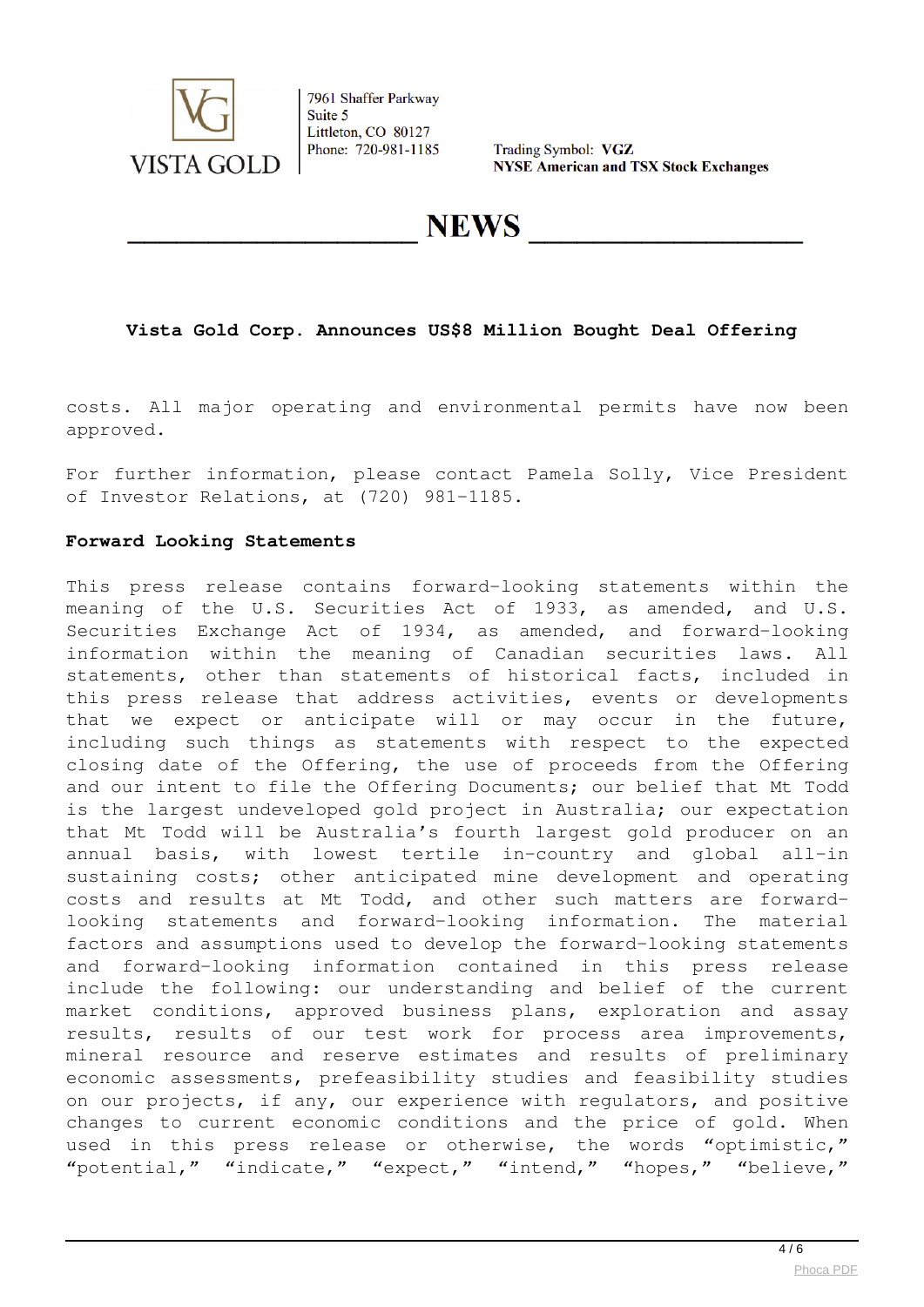

Trading Symbol: VGZ **NYSE American and TSX Stock Exchanges** 

**NEWS** 

# **Vista Gold Corp. Announces US\$8 Million Bought Deal Offering**

"may," "will," "if," "anticipate," and similar expressions are intended to identify forward-looking statements and forward-looking information. These statements involve known and unknown risks, uncertainties and other factors which may cause the actual results, performance or achievements of the Company to be materially different from any future results, performance or achievements expressed or implied by such statements. Such factors include, among others, our ability to satisfy the conditions to closing of the Offering and to use the proceeds from the Offering as expected, uncertainty of mineral resource and reserve estimates, uncertainty as to the Company's future operating costs and ability to raise capital; whether potential partners exist and what views they may have regarding any transaction terms and expeditious development of the Mt. Todd project; risks relating to cost increases for capital and operating costs; risks of shortages and fluctuating costs of equipment or supplies; risks relating to fluctuations in the price of gold; the inherently hazardous nature of mining-related activities; whether anticipated gold recoveries and production would be achieved; potential effects on our operations of environmental regulations in the countries in which we operate; risks due to legal proceedings; risks relating to political and economic instability in certain countries in which we operate; uncertainty as to the results of bulk metallurgical test work; and uncertainty as to completion of critical milestones for Mt Todd; as well as those factors discussed under the headings "Note Regarding Forward-Looking Statements" and "Risk Factors" in the Company's latest Annual Report on Form 10-K and other documents filed with the U.S. Securities and Exchange Commission and Canadian securities regulatory authorities. Although we have attempted to identify important factors that could cause actual results to differ materially from those described in forward-looking statements and forward-looking information, there may be other factors that cause results not to be as anticipated, estimated or intended. Except as required by law, we assume no obligation to publicly update any forward-looking statements or forward-looking information; whether as a result of new information, future events or otherwise.